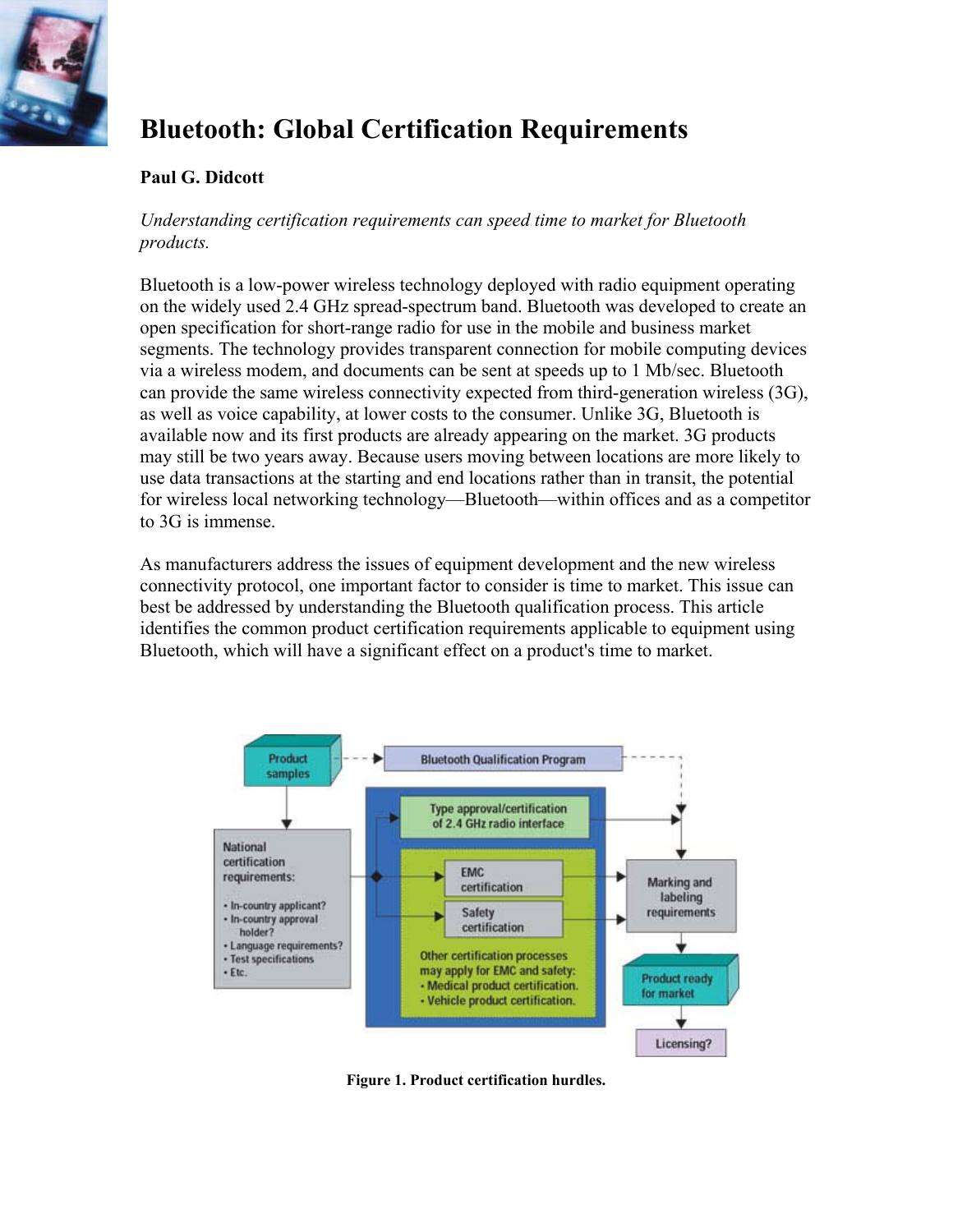# **Certification**

Two main sets of approvals requirements must be addressed before products using Bluetooth can legally be placed on the market. These requirements are the Bluetooth Qualification Program and product certification. Figure 1 shows the main certification hurdles for equipment incorporating Bluetooth.

**Bluetooth Qualification Program.** The aim of the Bluetooth Qualification Program (BQP) is to protect the value of the Bluetooth technology and brand. This is achieved through a combination of manufacturer declarations of conformity, product performance testing, and interoperability testing (see Figure 2). Compliance with the BQP is intended to ensure that a product complies with the Bluetooth specification and will successfully operate with other products claiming support of the same Bluetooth profile. The current Bluetooth specification, V1.0B, includes several profiles: generic access, cordless telephony, intercom, serial port, dial-up networking, headset, fax, and file transfer profiles. National type approval requirements also apply to Bluetooth products and are a primary requirement for market entry.

**Product Certification Requirements.** In general, three product certification requirements apply to Bluetooth products in most developed markets:

- Radio type approval of the RF transmitter/transceiver unit. In general, receiveonly devices are exempt from type approval.
- EMC certification of the RF part, usually when installed within the host unit and relative to normal configuration and conditions of usage. Within the European Union (EU), the Radio and Telecommunications Terminal Equipment (R&TTE) Directive, 1999/5/EC, addresses the EMC requirements for radio products within its scope. The provisions within the EMC Directive, 89/336/EEC, may also be applied to demonstrate conformity with the requirements of the R&TTE Directive.
- Safety certification is usually dependent upon the operating voltages of the product and any associated power supplies. Within the EU, the R&TTE Directive addresses the safety requirements for radio equipment within its scope. However, the provisions within the Low-Voltage Directive, 73/23/EEC, may be applied to demonstrate conformity with the requirements of the R&TTE Directive.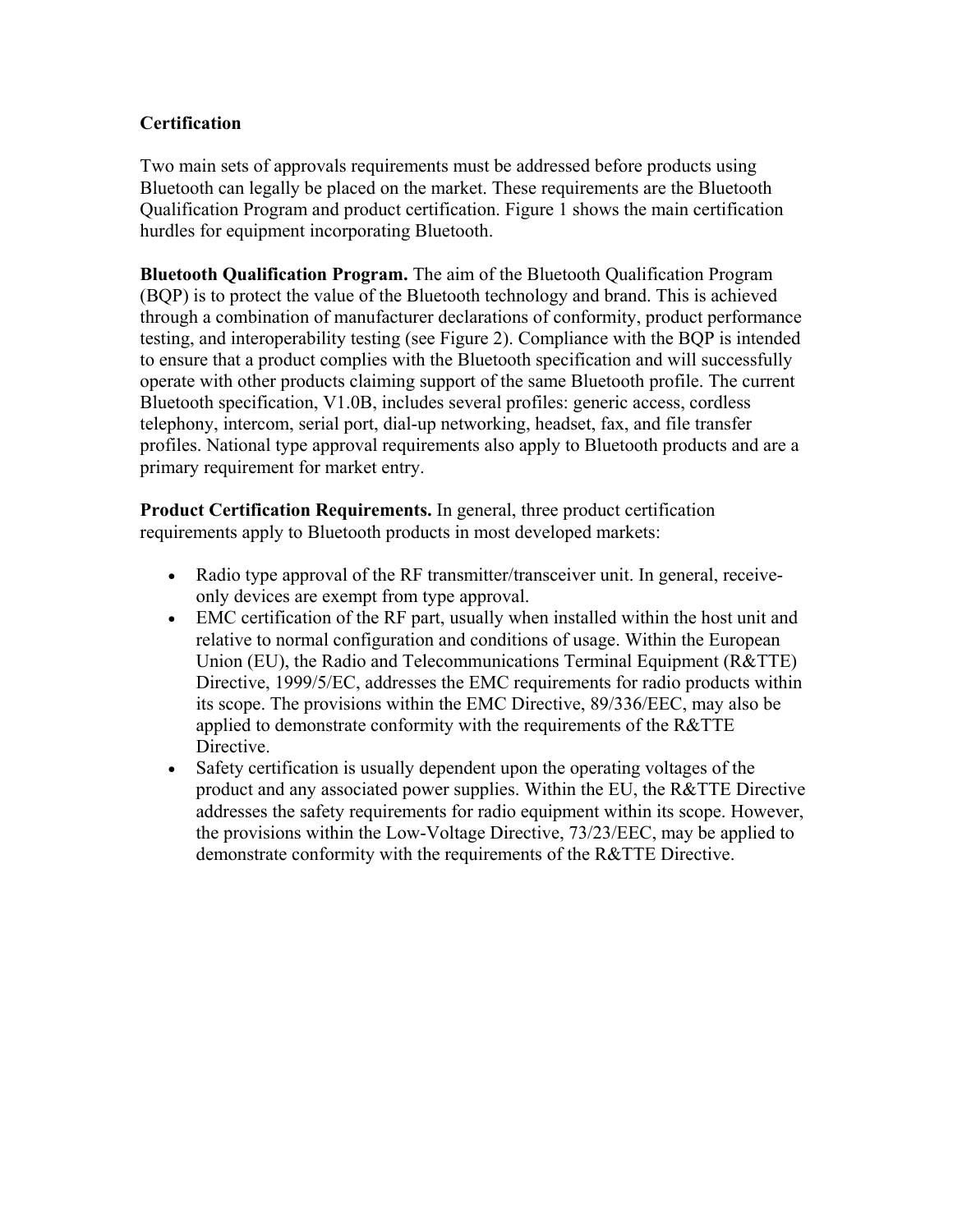

**Figure 2. The Bluetooth Product Qualification Program.**

Specific-absorption-rate (SAR) requirements may also be applied in some countries for certain applications. However, it is unclear at the moment how this will be applied, because test methodologies have yet to be agreed upon. Additional certification requirements may also apply, depending on the design of the equipment, its intended use, and the type of environment in which the product will be used (e.g., medical, vehicular, etc.).

**Radio Type Approval Certification Requirements.** Radio type approval is the process whereby the radio transmitter or transceiver unit is certified for use by a national regulatory authority. The main purposes of radio type approval are to ensure that the national radio spectrum is efficiently and effectively used, to prevent undue interference to other radio equipment in neighboring bands, and to make the regulatory authority aware of—and able to control—the type of equipment being placed on the market. The basic steps to radio type approval for Bluetooth products are as follows:

- Identify the permitted frequency bands and other technical parameters and specifications that apply to radio type approval and use of the Bluetooth product relative to the 2.4 GHz band within the intended country of sale. Type approval will not be granted if the product operates outside the frequency bands allocated to a specific product type and usage.
- Identify the type approval certification process applicable to the Bluetooth product within the intended country of sale, along with any other certification requirements.
- Arrange the type approval certification of the product. If radio type approval is needed, testing is generally required at a test laboratory, accredited by the country of interest, prior to submission of the application pack and compliance test report. However, some regulatory processes do differ.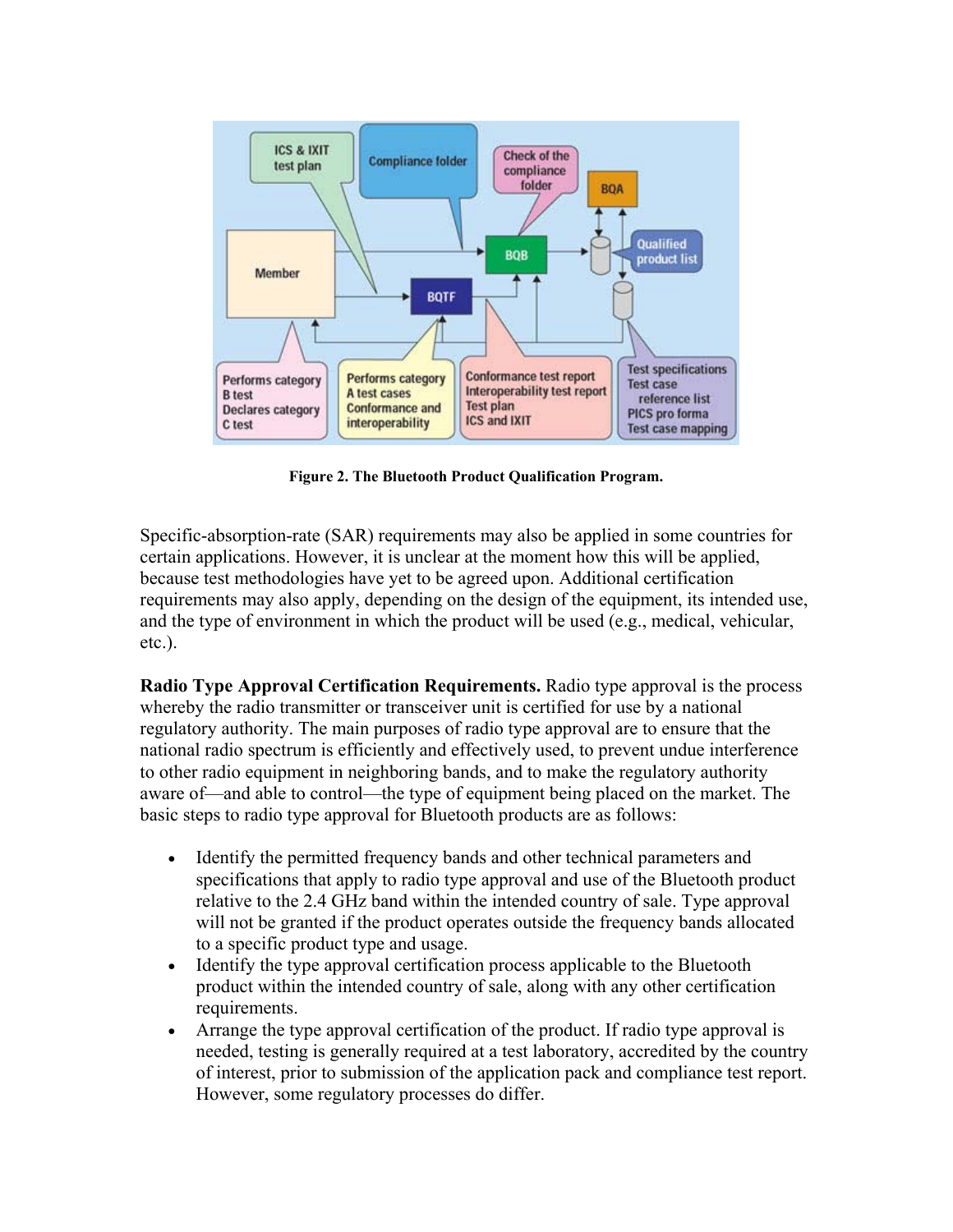**National Frequency Allocations of the 2.4 GHz ISM Band.** To obtain type approval, it is essential that the product operate only within a permitted frequency band. Because Bluetooth is inherently designed to operate on the commonly available 2.4 GHz band one of several industrial, scientific, and medical (ISM) bands—it is important to determine for each target market that the 2.4 GHz band is available, as well as the specific restrictions on the use of the band. Though the 2.4 GHz ISM band is in principle designated within all ITU-R countries, there are exceptions and variations. Table I identifies the bands permitted to Bluetooth products within a number of key countries and markets.

**National Radio Type Approval Requirements.** Most developed countries require national type approval of low-power radio products. With respect to Bluetooth products operating in the 2.4 GHz ISM band, mutual recognition of type approval is possible within three CEPT (Conférence Européenne des Administrations des postes et des télécommunications) countries since April 8, 2000 (see the section titled Nonharmonized Frequency Band). A number of less-developed countries within the Asia-Pacific region, Africa, and South America have no type approval requirements for low-power (shortrange) radio devices. Licensing requirements, however, may exist.

Several countries publish a schedule of technical parameters for short-range devices, against which it is the responsibility of the entity placing the product on the market to ensure product compliance. Where this process exists, certification via a regulatory authority is not usually required. Hong Kong and Australia both publish schedules of exemption by which type approval is not required per se. A discussion of the requirements within select key markets follows.

| <b>Countries</b> | <b>Nationally</b><br><b>Designated 2.4</b><br><b>GHz Frequency</b><br><b>Band (Note 1)</b> | <b>Maximum</b><br>Power<br>e.i.r.p.<br>(Note 2) | <b>Notes</b>                                      |
|------------------|--------------------------------------------------------------------------------------------|-------------------------------------------------|---------------------------------------------------|
| Australia        | 2.463-2.4835 GHz                                                                           | $200 \text{ mW}$                                | Bluetooth requires full ISM band                  |
| Austria          | Standard ISM band                                                                          | Std.                                            |                                                   |
| Belgium          | Standard ISM band                                                                          | Std.                                            |                                                   |
| Bulgaria         | Standard ISM band                                                                          | Std.                                            |                                                   |
| Croatia          | Standard ISM band                                                                          | Std.                                            |                                                   |
| Czech Republic   | Standard ISM band                                                                          | Std.                                            |                                                   |
| Denmark          | Standard ISM band                                                                          | Std.                                            |                                                   |
| Estonia          | Standard ISM band                                                                          | Std.                                            | General license has been issued                   |
| Finland          | Standard ISM band                                                                          | Std.                                            | Individual user license required<br>for HYPERLANs |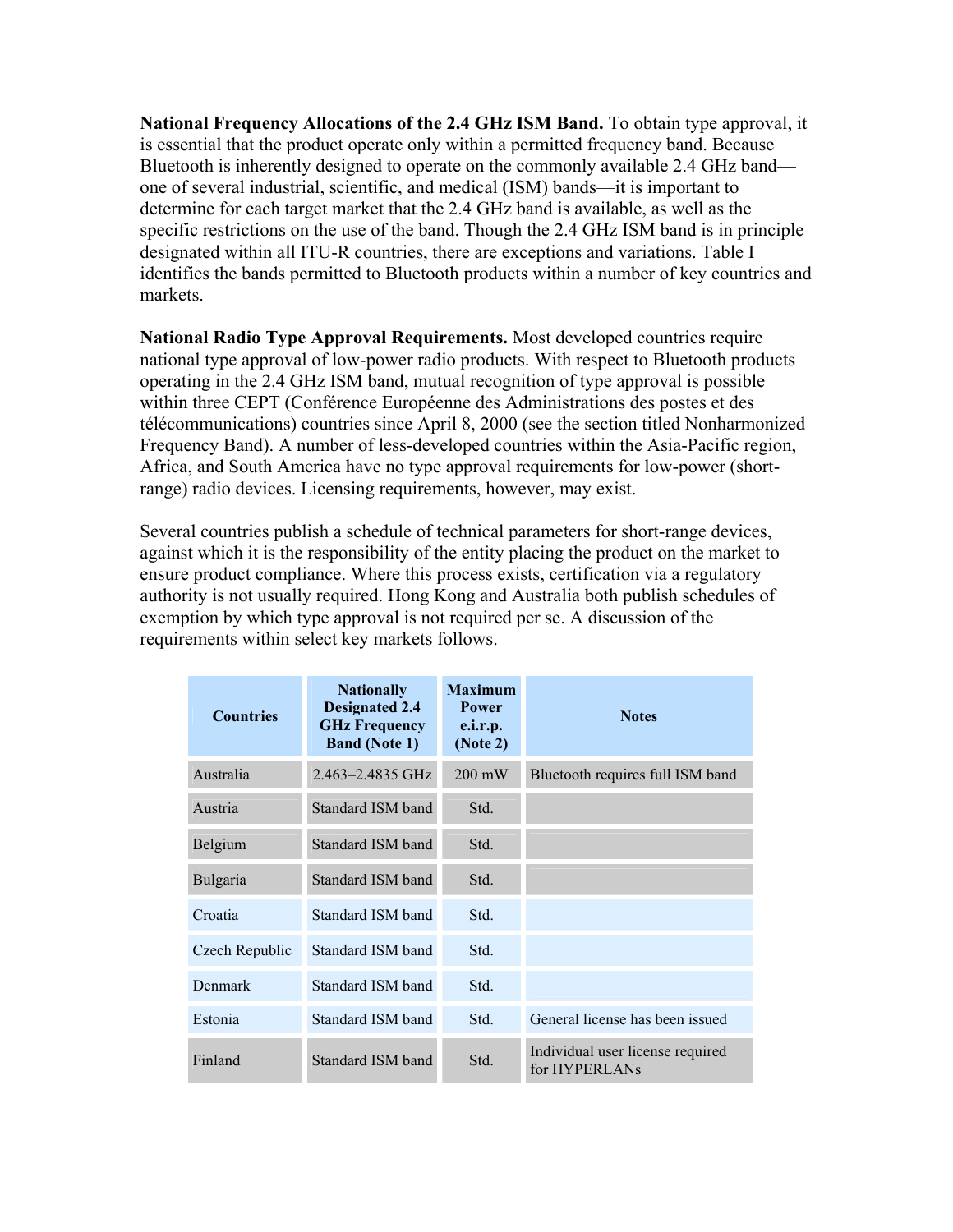| France          | 2.4465-2.4835<br><b>GHz</b><br>Change to full ISM<br>band agreed: Due<br>Jan. 2001 | $-20$<br>dBW/MHz                           | Some geographical constraints for<br>RLAN usage; number of channels<br>$= 35$                                  |
|-----------------|------------------------------------------------------------------------------------|--------------------------------------------|----------------------------------------------------------------------------------------------------------------|
| Germany         | Standard ISM band                                                                  | Std.                                       | Type approval specification $=$<br><b>BAPT 222 ZV 126</b>                                                      |
| Hong Kong       | <b>Standard ISM band</b>                                                           | Max peak<br>output<br>power not<br>greater | Minimum of 75 channels required                                                                                |
| Hungary         | Standard ISM band                                                                  | Std.                                       | Processing gain: min 10 dB;<br>antenna max gain = $6$ dBi                                                      |
| <b>Iceland</b>  | Standard ISM band                                                                  | Std.                                       |                                                                                                                |
| <b>Ireland</b>  | Standard ISM band                                                                  | Std.                                       |                                                                                                                |
| Italy           | <b>Standard ISM band</b>                                                           | Std.                                       | RLANs not currently included<br>within the SRD category; use of<br>SRD currently still subject to<br>licensing |
| Japan           | Standard ISM band<br>now implemented<br>(Previously only<br>2.471-2.497 GHz)       |                                            |                                                                                                                |
| Liechtenstein   | Standard ISM band                                                                  | Std.                                       |                                                                                                                |
| Lithuania       | Standard ISM band                                                                  | Std.                                       | User licenses required                                                                                         |
| Luxembourg      | Standard ISM band                                                                  | Std.                                       |                                                                                                                |
| Netherlands     | Standard ISM band                                                                  | Std.                                       |                                                                                                                |
| Norway          | Standard ISM band                                                                  | Std.                                       |                                                                                                                |
| Portugal        | Standard ISM band                                                                  | Std.                                       |                                                                                                                |
| Romania         | Standard ISM band                                                                  | Std.                                       | Deployed on a secondary basis                                                                                  |
| Slovak Republic | Standard ISM band                                                                  | Std.                                       |                                                                                                                |
| Slovenia        | Standard ISM band                                                                  | Std.                                       |                                                                                                                |
| Spain           | 2.445-2.475 GHz<br>Change to full ISM<br>band agreed in<br>principle               | Std.                                       | No. of channels $= 27$                                                                                         |
| Sweden          | Standard ISM band                                                                  | Std.                                       |                                                                                                                |
| Switzerland     | Standard ISM band                                                                  | Std.                                       |                                                                                                                |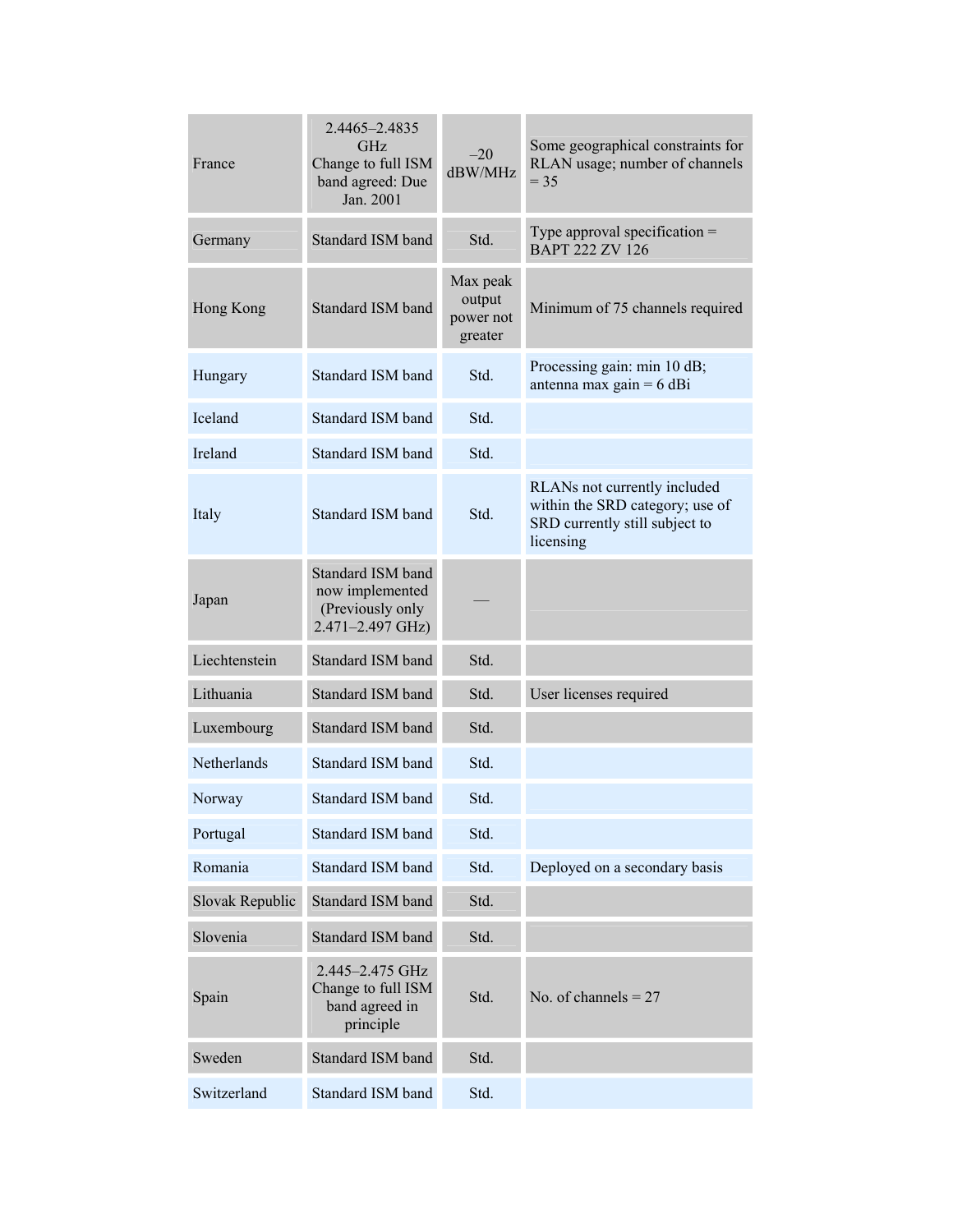| Turkey                                                                                                                                                                                                                                                                             | Standard ISM band | Std. |                                       |  |  |  |  |
|------------------------------------------------------------------------------------------------------------------------------------------------------------------------------------------------------------------------------------------------------------------------------------|-------------------|------|---------------------------------------|--|--|--|--|
| United Kingdom                                                                                                                                                                                                                                                                     | Standard ISM band | Std. |                                       |  |  |  |  |
| <b>United States</b>                                                                                                                                                                                                                                                               | Standard ISM band | Std. | 2.5 hops/sec (per FCC Part)<br>15.247 |  |  |  |  |
| 1. Standard ISM band = the full $2400-2483.5$ MHz (2.4 GHz) band defined within<br>CEPT/ERC/REC 70-03 Annex 3.<br>2. Std. = The standard CEPT/ERC/REC 70-03 100 mW e.i.r.p. (equivalent isotropically<br>radiated power) maximum output power limit allocated to the 2.4 GHz band. |                   |      |                                       |  |  |  |  |

Table I. National frequency allocations for the 2.4 GHz ISM band.

## **The European Union**

As of April 8, 2001, the essential requirements of the R&TTE Directive became mandatory. These product requirements relate to EMC, safety, and effective use of the radio spectrum.

Equipment now operating within a harmonized frequency band, and for which there is a harmonized standard, may now be placed on the market subject to provision of a declaration of conformity (DoC) stating compliance with the essential requirements of the R&TTE Directive. The procedures defined within the EMC Directive and the Low Voltage Directive may be used to demonstrate compliance with the essential EMC and safety requirements defined within the R&TTE Directive.

For radio local-area network (RLAN) products, the 2.4 GHz ISM band will become an EU harmonized band, once it has been fully implemented in France and Spain and the European Commission has designated products for use within the band as Class 1 equipment. Currently, products designated for use within the 2.4 GHz ISM band are classified as Class 2 equipment and are not harmonized throughout all EU member states.

The EU type approval standard ETS 300 328 is harmonized under the EMC Directive and has recently been issued as a harmonized standard under the R&TTE Directive (Article 3.2). Therefore, the directive's Annex III (declaration of conformity), Annex IV (technical construction file), or Annex V (full quality) routes to conformity may be used to establish compliance of a Bluetooth product or module.

**Annex III—Declaration of Conformity.** The Annex III route to conformity applies whenever a harmonized standard is used in part or in full. In accordance with Annex II of the directive, a manufacturer or its authorized representative legally based within the EU must affix the CE mark to each product and draw up a written DoC to the directive, in addition to compiling and holding a technical file. It is the responsibility of the manufacturer to take all necessary measures in the manufacturing process to ensure compliance of the product with the technical documentation and directive requirements. If neither the manufacturer nor its representative is established within the EU community, then the obligation to keep the technical documentation and DoC available falls to the person who places the product on the market. The technical file must be made available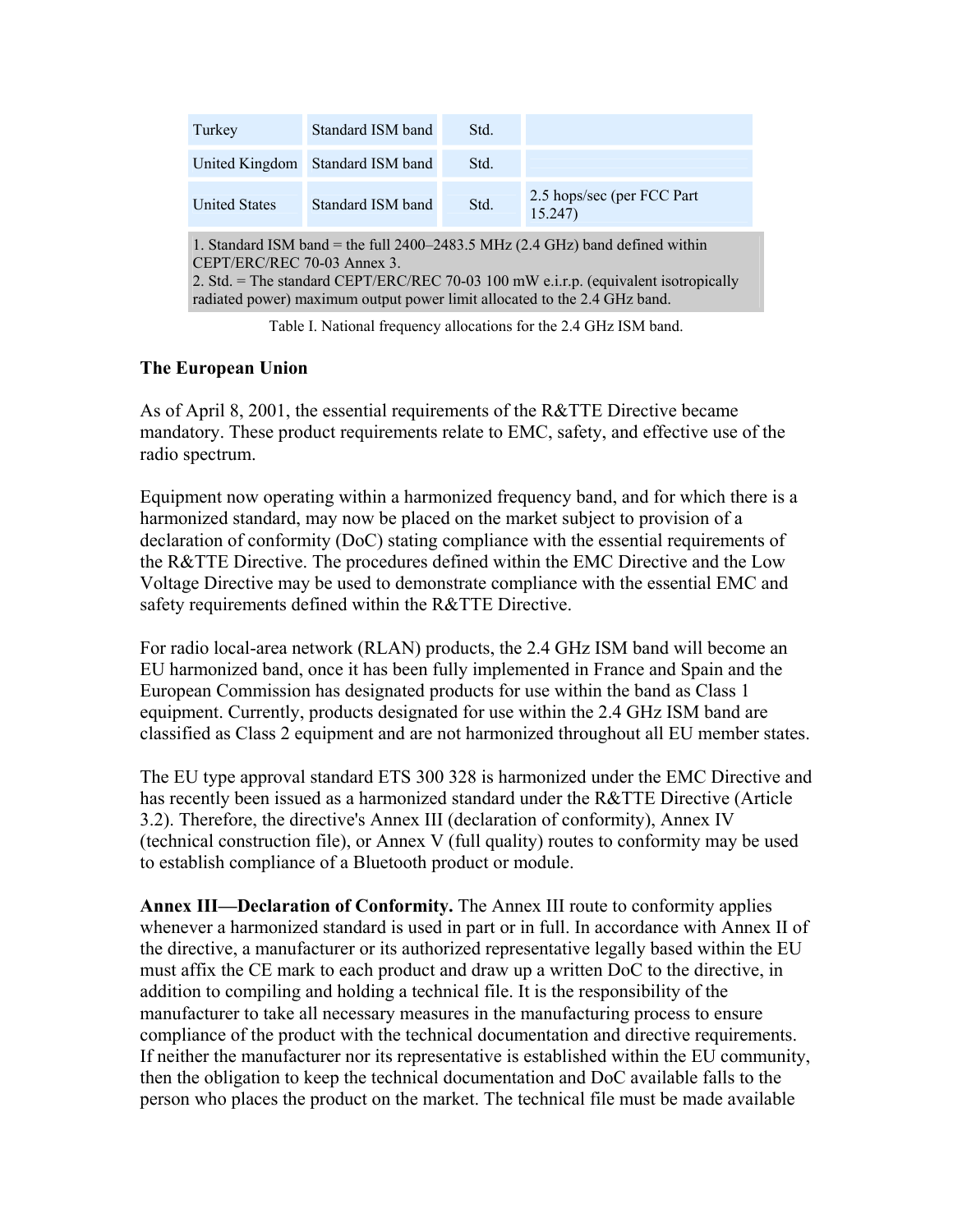upon request to the relevant national authority within any member state for inspection purposes. The file must be available for inspection for not less than 10 years after the last product has been manufactured.

In addition to the requirements defined under Annex II, the following requirements directly apply under Annex III of the directive:

- For each type of product, all essential radio test suites must be carried out by the manufacturer or on its behalf.
- Testing may be conducted by any suitable test facility, including the manufacturer's own, and no obligation exists to use a third-party or accredited test house. Use of a third-party or accredited test house may provide a measure of shared liability, but will not exempt from liability the entity responsible for placing the product on the market.
- If the test suites necessary to ensure compliance with the essential requirements are defined within the harmonized standard, use of a notified body or any other third party is not required.
- If the harmonized standard does not fully define all applicable test suites, the manufacturer must choose a suitable notified body and obtain the full set of test suites under contract with the notified body.
- Subject to completion of the above requirements, a manufacturer or its authorized representative established within the EU community must declare on the official DoC that the required tests have been carried out and that the apparatus complies with the essential requirements. Additionally, if a notified body has been used, the notified body's identity number must be affixed to the product, following the CE mark, during the manufacturing process.

Subject to completing the above process, Class 1 radio equipment, whose frequency of use is fully harmonized throughout all EU member states, may be placed on the community market (see the section titled Nonharmonized Frequency Band, below).

**Annex IV—Technical Construction File.** Conformity under Annex IV begins with the manufacturer approaching a notified body and identifying the essential radio test suites applicable to the Bluetooth product. These test suites must be carried out by the manufacturer or on its behalf. The notified body must be suitable under the R&TTE Directive and must be within an EU member state.

The manufacturer or its authorized representative within the EU must then compile a technical construction file (TCF) containing the documentation specified within Annex II. The TCF, together with a DoC, must be submitted to the chosen notified body. The notified body must respond within four weeks. On receipt of the opinion of the notified body, or after four weeks from the date of application, the product may be placed on the market subject to affixation of the notified body's identification number on the product. The manufacturer or its representative must maintain the TCF for a minimum of 10 years after the last product has been manufactured.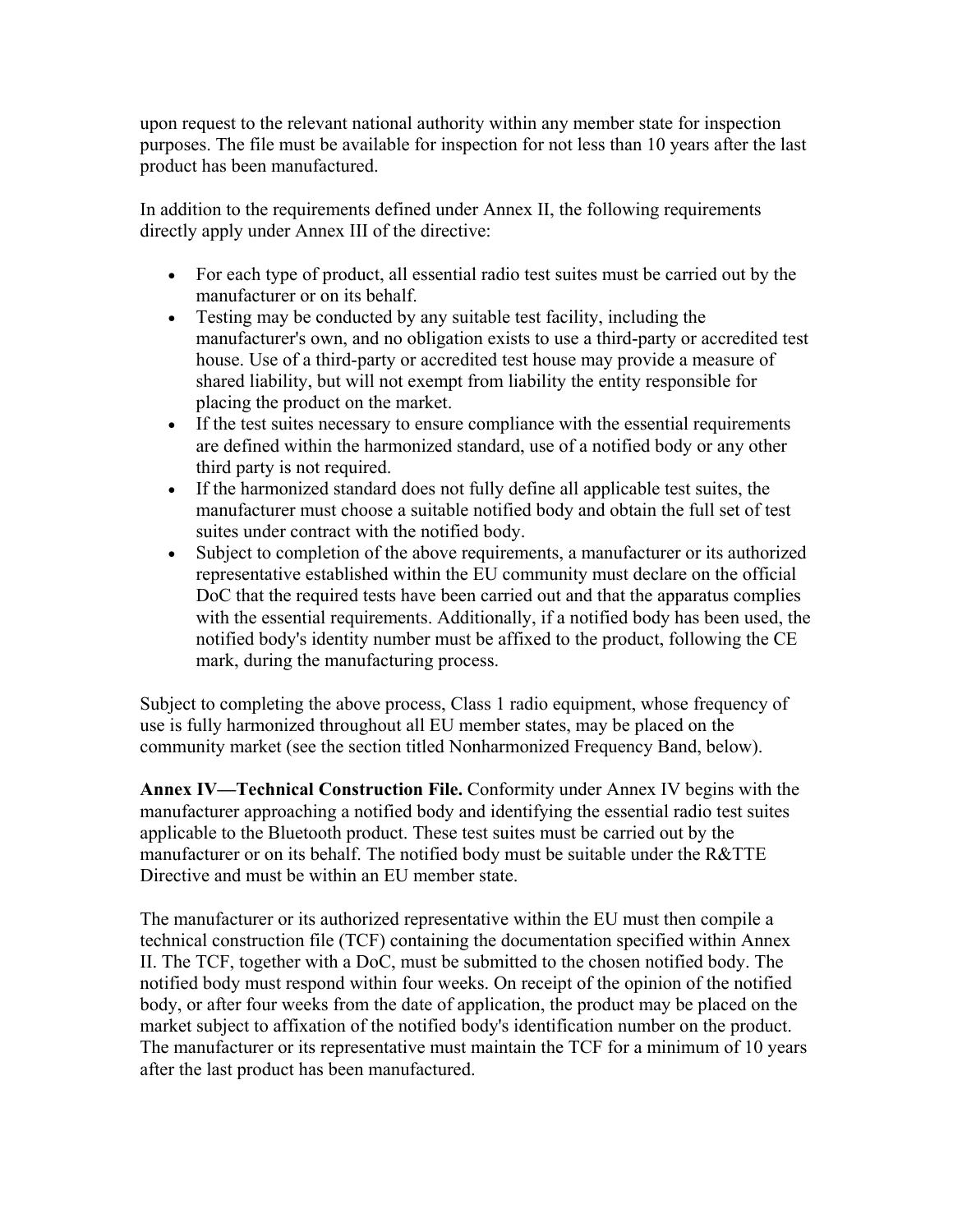This process must be completed through a single notified body in order to place a product on the market within all 15 EU member states.

**Annex V—Full Quality.** As an alternative to the Annex IV route, a Bluetooth product operating on the 2.4 GHz ISM band may be certified under the full-quality route. A manufacturer must present an application to a notified body for assessment of the product's design and manufacturing quality system.

**Nonharmonized Frequency Band (2.4 GHz ISM).** Under the scope of the R&TTE Directive, equipment whose use is harmonized throughout all EU member states is defined as Class 1 equipment. Equipment whose use is not harmonized throughout all EU member states is defined as Class 2 equipment. Because the 2.4 GHz ISM band is not fully harmonized within all EU member states due to the band variations within France and Spain, Bluetooth equipment is currently designated as Class 2 short-range devices (SRDs). In addition to the requirements defined within the Annex III, IV, and V routes to conformity, the following Class 2 requirements apply to Bluetooth products:

- A manufacturer or its representative within the EU must notify the national authority within the relevant member state of the intent to place the product on the national market.
- The notification must identify the radio characteristics of the product and identification number of the notified body chosen with respect to Annex III, IV, or V. The national authority must respond within 28 days, after which the product may be placed on the national market. Any objections by the chosen radio authority should be resolved before the product is legally placed on the market.

These requirements will remain in effect until the 2.4 GHz band is fully harmonized within all EU member states.

## **CEPT Countries**

Mutual recognition of type approval and adoption of regulatory requirements apply to Bluetooth products for use within CEPT member countries. The CEPT/ERC Recommendation 70-03, Relating to the Use of Short-Range Devices (SRDs), August 19, 1999, defines the permitted technical parameters applicable to the 2.4 GHz ISM band. For radio type approvals, ETS 300 328 is now recognized by CEPT and has since been superseded by CEPT/REC T/R 10-01.

**Mutual Recognition of Type Approval—ERC/DEC (97)10.** To obtain type approval in one CEPT member country and have the approval accepted within another member state, both member states must have implemented the "ERC decisions of the 30th June 1997 on the mutual recognition of conformity assessment procedures, including marking of radio equipment and radio terminal equipment" (ERC/DEC (97) 10). However, for mutual recognition of type approval to be valid, each member state must not only have signed up to the ERC/DEC (97)10, but also to the ERC decision applicable to the designated frequency band. The ERC decision applicable to the 2.4 GHz ISM band is ERC/DEC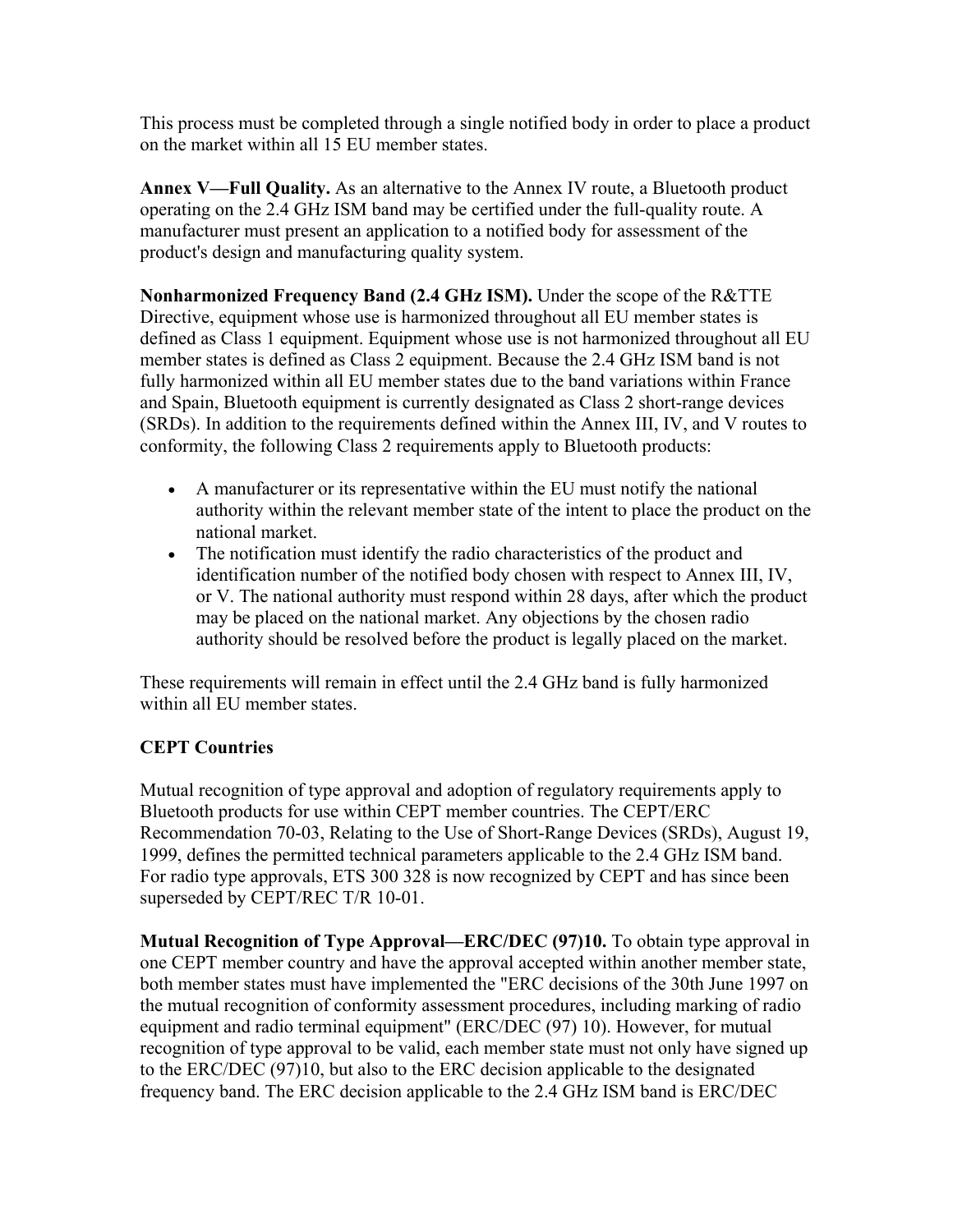(96)17, defined as follows: "ERC decision of the 1st November 1996, on the adoption of approval regulations for radio equipment to be used for wideband data transmission operating in the frequency range 2.4 GHz to 2.4835 GHz and using spread-spectrum techniques based on the European Telecommunications Standard (ETS) 300 328."

Since the implementation of the R&TTE Directive, the mutual recognition of type approval for Bluetooth products operating within the 2.4 GHz ISM band and certified within a CEPT member state to the ETS 300 328 specification is only applicable within three CEPT countries: Croatia, Slovenia, and Macedonia. To apply mutual recognition of type approval to a certified product for these countries, the type approval must have been issued within one of these countries. Then the product may be placed within the markets of either of the other two countries without further type approval requirements.

For all other CEPT countries, a separate type approval must be applied for via the national regulatory approval authority, based upon a compliant ETS 300 328 test report. Member states that have implemented the R&TTE Directive are exempt from this requirement.

Since the R&TTE Directive came into effect, the ERC decisions detailed above have ceased to be in effect within nine EU member states that had previously implemented mutual recognition of type approval. This is because radio type approval no longer exists for radio equipment falling within the scope of the R&TTE Directive. The current intent is to maintain the CEPT/ERC decisions applicable to Bluetooth, for the benefit of all CEPT member states outside the EU.

**License Requirements.** In accordance with CEPT/ERC/REC 70-03, the 2.4 GHz ISM band is generally license exempt within CEPT countries, as well as most other countries. This means that the user of type-approved radio equipment does not need a user's license to operate the equipment. However, this rule is subject to equipment operation in accordance with the permitted power limits and applicable parameters. Several exceptions are detailed in Table I.

## **Australia**

The operation of spread-spectrum radio devices in Australia is governed by a class license under subsection 132(1) of the 1992 Radiocommunications Act. Subject to compliance with the requirements specified in the class license, the product may be placed on the market.

To operate under the class license, a spread-spectrum device must either meet the provisions of the European Telecommunications Standards Institute standard ETS 300 328, or the provisions of Section 15.247 of the Rules and Regulations of the U.S. FCC, excepting the provisions specifying frequency bands for operation and the provisions in 15.247(b), which relate to transmitter power and antenna gain.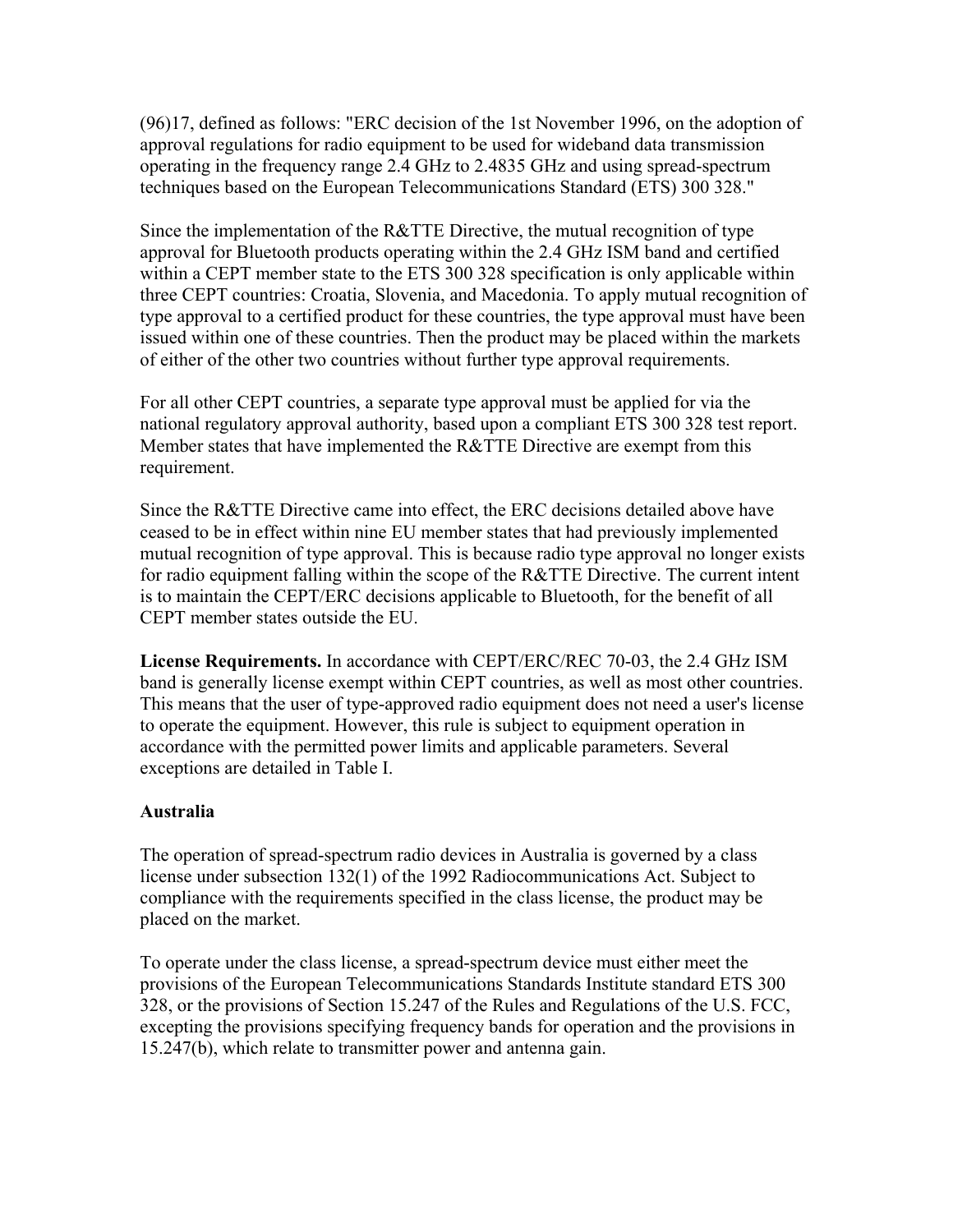Spread-spectrum devices operating under the class license must not cause interference to other radiocommunications services and will not be afforded protection from interference caused by other radiocommunications services. Neither will they be afforded protection from interference caused by ISM applications (e.g., microwave ovens) when operating in bands designated for ISM applications. The relevant ISM bands are 918–926 MHz, 2400–2500 MHz, and 5725–5875 MHz. Local residency requirements also exist.

# **New Zealand**

The certification process in New Zealand is even simpler than within Australia. For lowpower radio products operating within the permitted frequency bands, a letter of application and a declaration of conformity must be sent to the Ministry of Commerce. A letter of acknowledgement is issued in return. Local residency requirements exist.

# **United States**

The requirements for Bluetooth radio products operating within the ISM band are fully addressed by the FCC Part 15 EMC certification process. Testing at an accredited test house is required, followed by an application for Part 15 certification. The filing process is now electronic, and applications may be submitted to one of a number of independent certification bodies, called conformity assessment bodies, appointed by FCC to manage certification.

# **Hong Kong**

The Hong Kong regulatory authority for radio equipment, the Office of the Telecommunications Authority (OFTA), published "Information Note on Low Power Devices" (OFTA I 414 (99) Issue 2). The 2.4 GHz ISM band falls within the scope of this document. Type approval certification and labeling are therefore not mandatory for Bluetooth equipment operating within the permitted technical specifications. If a manufacturer wishes to apply for certification on a voluntary basis, a formal approval procedure must be followed. Subsequent to certification being issued, the official OFTA low-power-devices approval label must be affixed to the product.

## **Asia-Pacific, Africa, and South America**

Many less-developed countries within regions such as the Pacific Rim, Africa, and South America have no type approval requirements for low-power radio devices. Where this is the case, it is wise to obtain written confirmation from the regulatory or government authority responsible for radiocommunications equipment before placing a product on the market. Usually, the product must be compliant with EMC and safety requirements.

## **Conclusion**